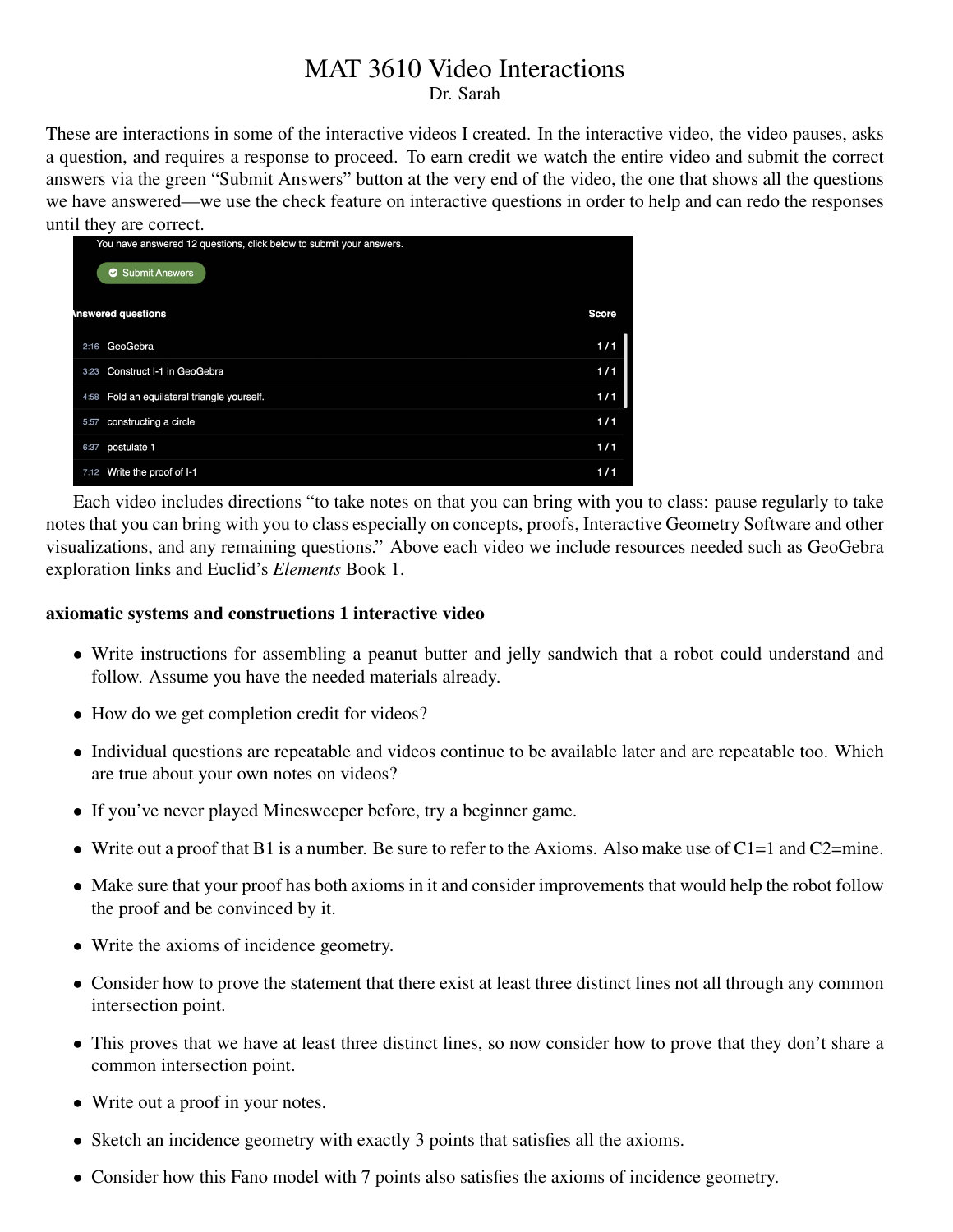- Why isn't incidence geometry complete?
- Take a look at the definitions in Euclid's Elements, especially definitions 1, 2 and 4, either on the first page of the handout, if you have it, or online otherwise, at the link I put above this video.
- Next, take a look at Euclid's First 3 Postulates, the axioms, either on the back of the first page of the handout, if you have it, or online otherwise.
- In your notes, roughly sketch visualizations of Euclid's Postulates 1, 2, and 3.
- Using the quadrilateral I handed to you, or by making one yourself, fold so that A and B overlap and the lines emanating from them do to. Then pinch fold at the midpoint.
- Pinch fold the other 3 midpoints.
- What do the 4 segments connecting adjacent midpoints form?
- Open up GeoGebra Geometry. You can use one of the links from above the video.
- Use the segment tool to create a quadrilateral and get practice working in the IGS (Interactive Geometry Software).
- Under Construct, use the "Midpoint or Center" to construct the four midpoints.
- Use the segment tool to connect adjacent midpoints.
- Under Measure, use Angle and select 3 points at a time to measure each angle in what seems to be the parallelogram. formed by the midpoints.
- Write some benefits and challenges of IGS (Interactive Geometry Software) and roughly sketch the construction in your notes.

## 3610 course intro interactive video

- What should you call me in class and in your electronic salutations (like the forum)?
- Is a growth mindset an important part of class?
- Open up course calendar above the video.
- Consider the deadlines and activities and assignments on the PDF calendar.
- Notice that as shown in the picture of our classroom, tables of four people are working together during class and it will help if some of you have a laptop, tablet, or phone you can bring to classes to make use of Geometry GeoGebra and more.
- Consider the welcoming and active learning environment during class.
- Even though we aren't meeting for the third hour, its time is built into the activities. The university recommends 2-3 hours outside of class for each credit hour (c.h.) and we add the 3rd hours time that we aren't meeting in too: that gives  $2*3c.h. + 1$  to  $3*3c.h. + 1$  as weekly engagement time outside of our synchronous sessions. Since there are two of those, divide these ranges total by 2 to see the university recommended hours between each class.
- Where do you we find the checkmarks for completion?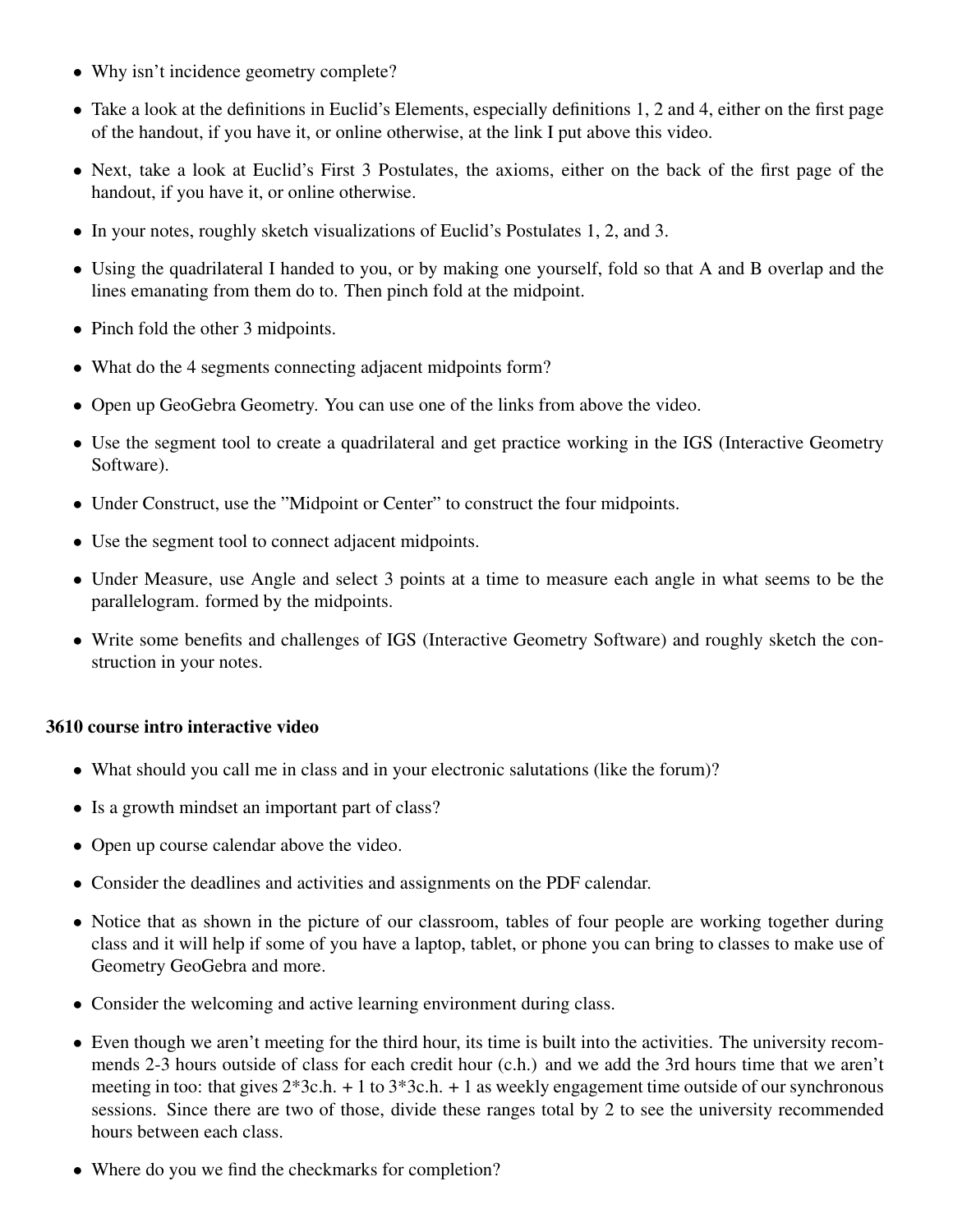- Are video notes important?
- How do you earn a checkmark for interactive videos?
- Consider how you will create PDFs of your worksheet responses and sketches.
- Even with a checkmark for completion, you might have some aspects that need improvement on a worksheet. Where do you go to see my feedback?
- Which boxes on the right do you click on to self-report completion rather than earning it via receiving a proficient grade or when you access an assignment?
- Consider the 6 projects and their due dates in the PDF calendar from above the video.
- How do you achieve completion in a reflection?
- Many items have strict deadlines just before class, including begins, projects, reflections, and worksheets. Try to attempt videos for completion and take video notes by the listed date whenever possible as the material builds on itself but those have second chances. Consider the grading percentages listed here and the deadlines on the PDF calendar.
- Consider the general skills from the prerequisite of Techniques of Proof and its prerequisite of Calculus II with Analytic Geometry that we need in 3610 and consider whether there are any you'll want to review (mathlab or online sources are great for review).
- Where can you go for help outside of class?
- What is some common advice from prior students?

## axiomatic systems and constructions 2 interactive video

- Download or open the GeoGebra Geometry App at https://www.geogebra.org/download or GeoGebraGeometryathttps://www.geogebra.org/geometry
- Test out the equilateral triangle construction in GeoGebra. You can rewind the video as needed.
- Fold an equilateral triangle yourself. You can rewind the video.
- In the construction we create a circle of radius AB and center A. What postulate lets us construct this circle?
- What postulate lets us construct the lines?
- Write out the proof of I-1 in your notes to help you internalize it. You can rewind the video.
- Fold a perpendicular yourself. You can rewind the video.
- Where did  $D$  go?
- What is the difference between Postulate 1 and Proposition 1?
- Write out the proof of I-11 in your notes to help you internalize it (the last 2 slides). You can rewind the video.
- What is logically equivalent to the statement of I-11?
- Where does  $G$  first arise from in this construction of I-11?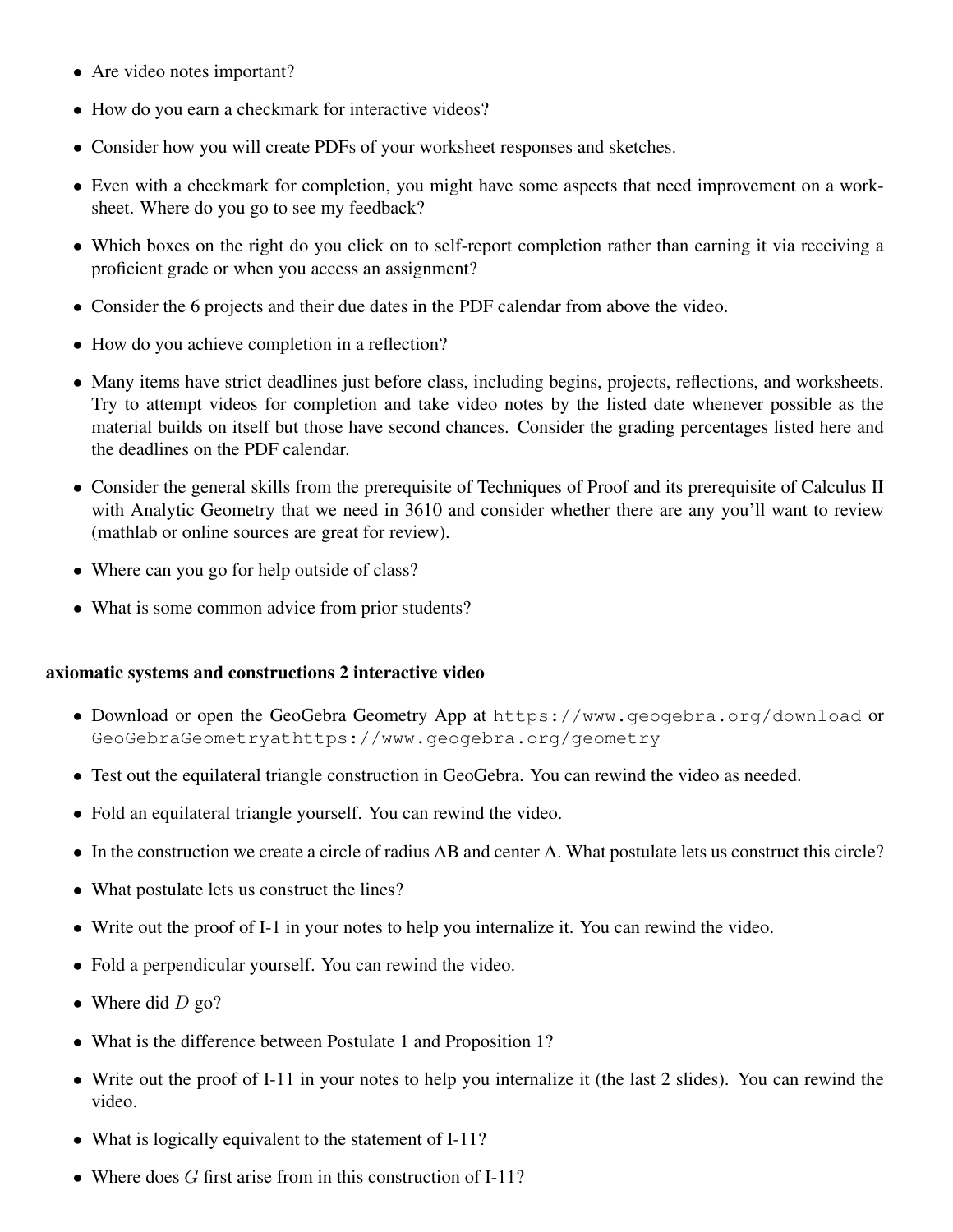#### congruence and similarity 1 interactive video

- Write the definitions of congruence and similarity in your notes. Be sure that you take notes for videos in a way that you can bring with you to future classes.
- Open the SAS GeoGebra above the video and leave  $E$  alone but drag  $E'$  to complete the triangle.
- What does SAS in a Euclidean triangle lead to?
- Write out the proof that SAS leads to congruency on something you can bring to classes as you consider limitations and underlying assumptions.
- Which is true regarding a limitation of this proof relating to the underlying assumption of BC and EF?
- Consider what transformations of the plane preserve congruence of figures, i.e. are isometries
- Sketch a rough picture of the sheared sheep and label it as a shear
- Consider what transformations of the plane preserve similarity but not congruence
- Open and explore the SAS transformations GeoGebra by Tim Brzezinski above the video
- Read over Postulates 1 and 4 and Propositions 4, 10 and 11 in Euclid's Elements.
- Write a paragraph proof in your notes, including an introduction, sentence connectors, and a conclusion.
- Sketch a rough picture of the intersection of the perpendicular bisectors of AB and AC for triangle ABC in your notes and consider what you can say about it
- In your notes, write out reasoning that the 3 perpendicular bisectors of a triangle intersect at one point, the circumcenter, the center of a circle going through the 3 vertices, but do not write a complete proof.
- Look for 2 places to complete the triangle in the SSS GeoGebra above the video and sketch them in your notes.
- Read Proposition 7 in *Euclid's Elements*.
- Open and explore the SSS transformations GeoGebra by Tim Brzezinski above the video
- If  $a = 3$ ,  $b = 4$ , and  $c = 2$ , use the law of cosines to solve for C, the angle opposite c
- Consider Jacques Hadamard's argument
- Open and explore the SSA GeoGebra by t. picone above the video and sketch and label the results in your notes

#### congruence and similarity 2 interactive video

- Consider what is the smallest amount of information we need to determine that quadrilaterals are congruence or similar?
- Take a look at SSSS quadrilaterals above the video. Explore the GeoGebra by sliding and then by dragging the one vertex. In your notes, sketch pictures and annotate what is the implication of the exploration.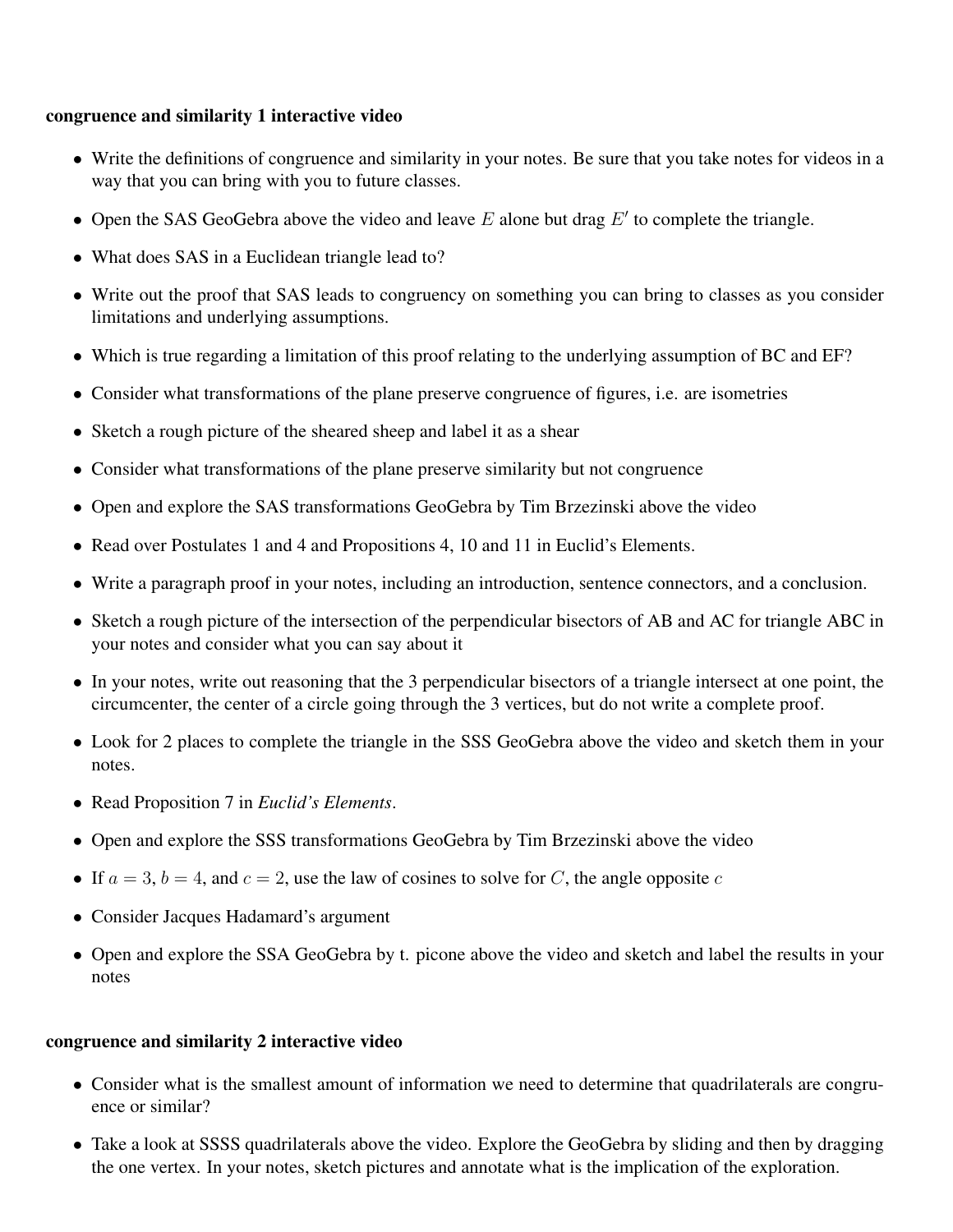- Next, going back to triangles first, look at AA triangles above the video. Explore the GeoGebra by the slide me slowly controller. In your notes, annotate what is the implication of the exploration.
- Returning to quadrilaterals, look at AAA quadrilaterals above the video. Explore the GeoGebra by sliding and then by dragging one of the vertices in the bottom right. In your notes, sketch pictures and annotate what is the implication of the exploration, both for AAA and for AAAA in a quadrilateral.
- Does AA in a Euclidean triangle imply AAA in that triangle? If so explain why and if not, provide a counterexample.
- Does SSSS and AAAA seem to give congruence or, if not, similarity? If not, provide counterexamples.
- Consider quadrilaterals  $DABC$  and  $EABC$  as related to SSASA in this diagram. What is congruent and what is not congruent?
- Sketch the counterexample in your notes and label the relevant sides and angles.
- List what else are these a counterexample for in your notes.
- Next, consider ASSA similarity for a quadrilateral.
- Sketch  $ADCB$  and  $A'DCB'$  in your notes and consider ASSA for them.
- How many angles or sides can suffice to determine congruency or similarity in a quadrilateral?
- Given the units of volume, what might we expect volume to be proportional to?
- Consider the Excel steps so that you can do them in a later project, try them yourself if you have access to Excel now, and consider the strengths and weaknesses of the model. You can obtain a working copy of Microsoft Excel, if you like, which is free to ASU students as on https://support.appstate.edu/services/catalog/microsoft-office.
- Consider the two models for the bass fish. Which is better correlated to weight?

## Euclidean and spherical perspectives interactive video

- What is intrinsically straight on a sphere?
- We can consider 41.885◦ N, 87.63◦ W in the area of Chicago, Illinois, USA and 41.885◦ N, 12.495◦ E in the area of Rome, Italy. They are on the same latitude. Is the non-equator latitude between Chicago and Rome intrinsically straight on the sphere?
- Read through Euclid's 5th postulate, Postulate 5, as well as Proposition 31.
- How many intrinsically straight great circle parallels can we find to a given great circle through a point off of it?
- Open Walter Fendt's App which is a link above the video and drag the vertices of the spherical triangle made from portions of 3 great circles. Consider how big the angle sum (the bottom right number) and how small the angle sum can get and what kinds of configurations lead to these. Sketch some resulting spherical triangles in your notes and label the sum of the angles on them.
- What is the largest angle sum of a spherical triangle?
- How small can the angle sum of a spherical triangle get for 3 points that are not all on the same great circle?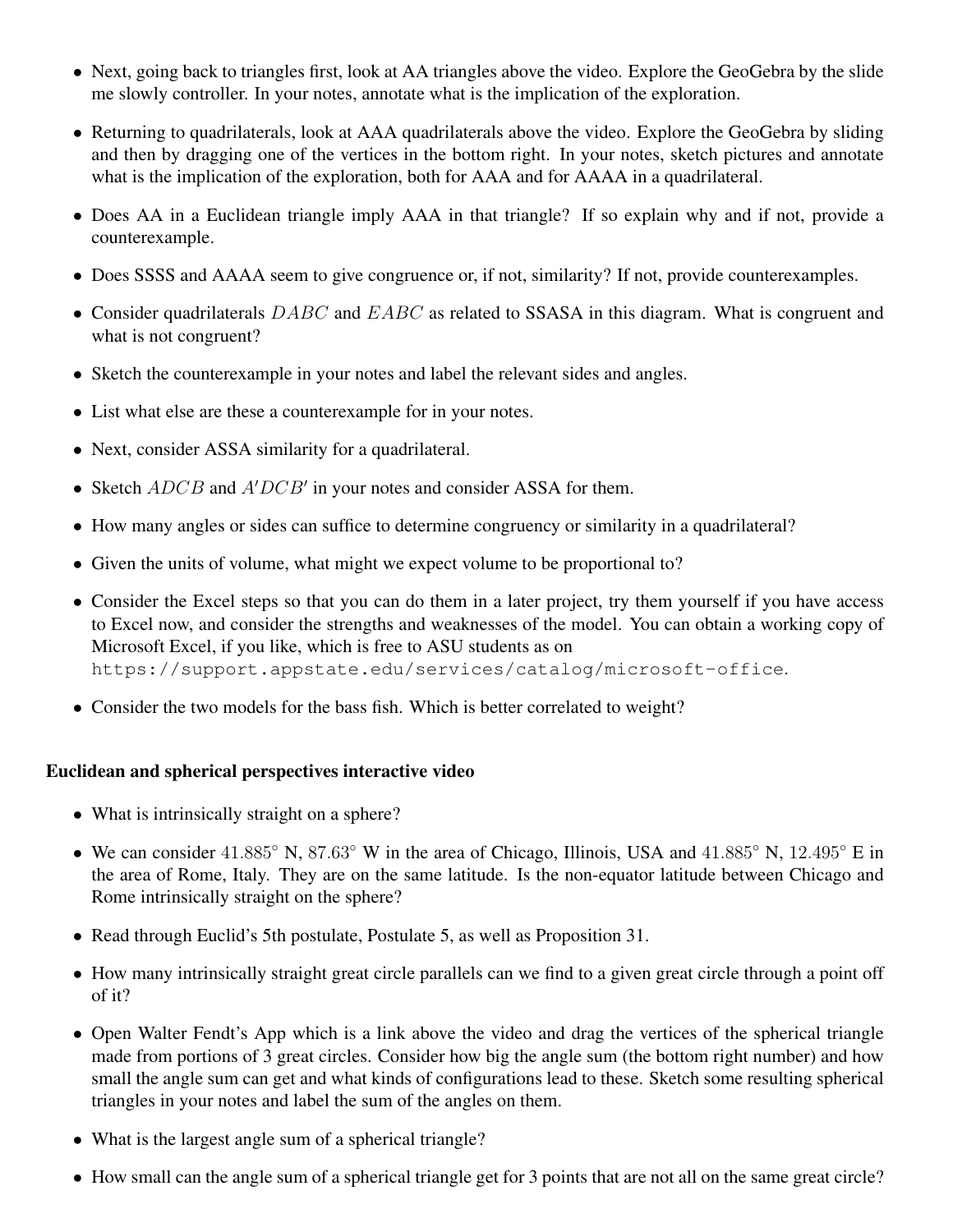- Use the Pythagorean theorem to test whether 20, 21, 29 form a right Euclidean triangle or not.
- What would happen to the Pythagorean theorem on the sphere for large triangles?
- What would happen to the Pythagorean theorem on the sphere for small triangles?
- Can we form squares on a sphere consisting of four right angles (90 degrees) and four equal sides that are portions of intrinsically straight great circles?
- For the dodecahedron (shown on the slide), how many pentagons come together at each vertex?
- Are there more, less, or the same number of spherical polyhedra compared to Euclidean polyhedra?
- Sketch the 2 triangles, the one as the 2 marked sides and the dotted connection, a typical spherical triangle, and the other that includes the hemisphere below too, with the last side the long way around the great circle (but still an intrinsically straight path). Sketch these in your notes.
- Write the argument of why AA implies AAA in Euclidean geometry.
- Sketch the 2 spherical triangles ABC and AB'C' in your notes, with the intersecting triangle shaded.
- Sketch the 2 spherical lunar triangles ABC and AB'C' in your notes.
- Write down the formula for the surface area of a sphere as a function of the radius r.
- For area of a plane and surface area of a sphere, in terms of the metric system, what are the units expressible as?

# Pythagorean theorem interactive video

- What is a side length of the small square?
- Foil and reduce.
- Next sketch the picture and write the steps and reasons in your notes.
- Read through Proposition 13 in Euclid's Elements, write it in your notes, and consider how it applies here.
- Label your figure to show this and clarify the sides opposite the 2 angles in the bottom vertex.
- Can you see why this gives us a right angle at that vertex?
- Write out the argument that if we start with a triangle we can form the figure from the  $\text{R}^*$  are  $\alpha$  Zhoubi Suanjing using transformations and show that we do have squares.
- Watch the water wheel Pythagorean theorem video from the link above this video.
- Why are the triangles congruent?
- Write Proposition 41 from Euclid's Elements in your notes and consider how it applies here.
- What goes wrong in spherical geometry?
- Watch the mathematicsonline video of Proposition 47 from the link about the video and take notes on aspects you like and aspects that could be improved.
- In your notes, write down items related to the strengths and differences of the two proofs of Proposition 47.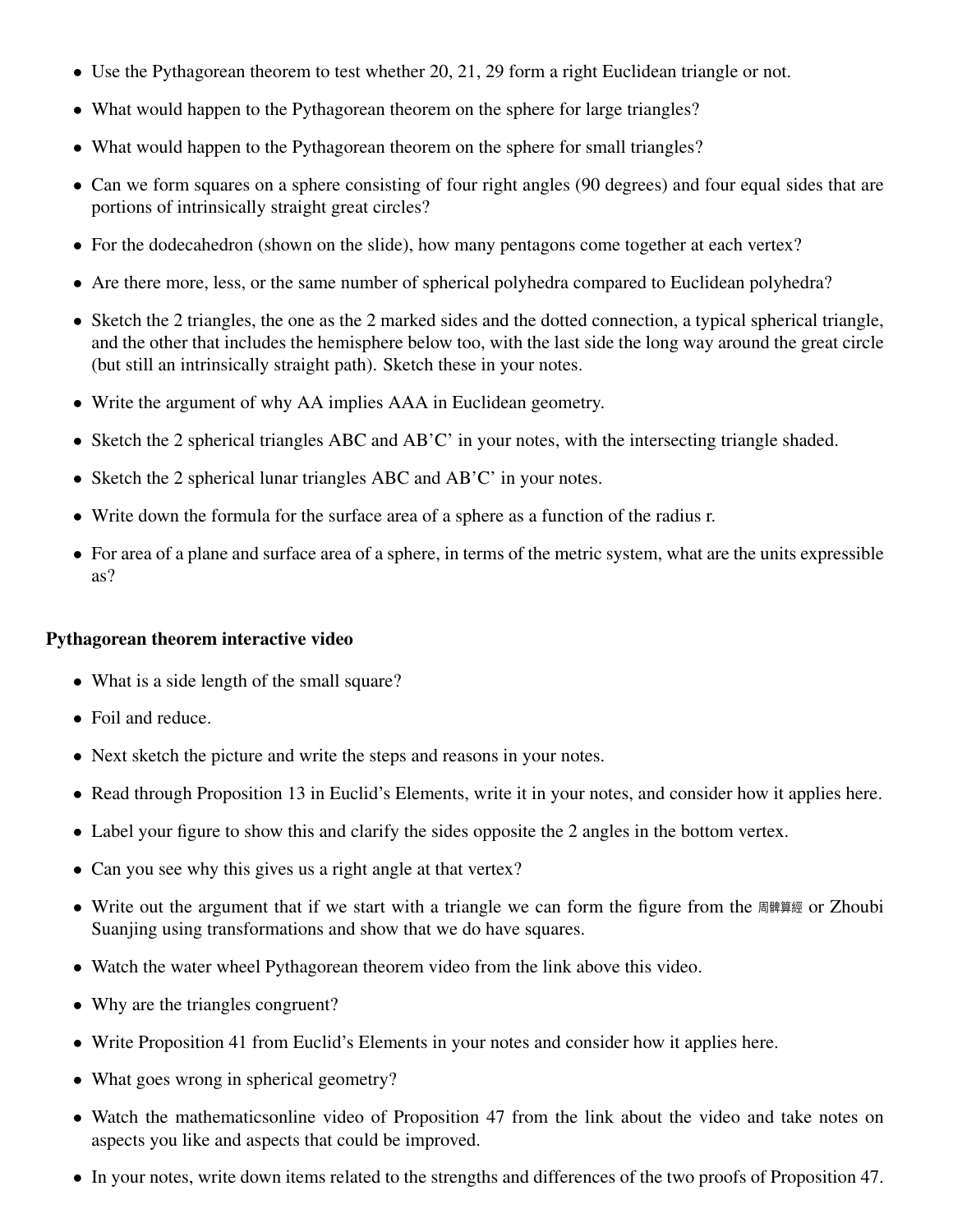## analytic geometry and metric perspectives interactive video

- In your notes, write down two points and calculate their distance by hand by using the Pythagorean metric.
- For the coordinate geometry of the plane, the first coordinate tells us how far to the right on the positive horizontal x-axis to go. The second coordinate tells us how far up the positive vertical y-axis to go. (A negative would be in the opposite direction). Set axes and units, graph  $A = (2, 5), B = (2, 1)$ , and  $C = (4, 1)$  and label the vertices and their coordinates.
- Graph  $A' = (5, 4), B' = (3, 2),$  and  $C' = (4, 1)$  and label their vertices and coordinates.
- What is the taxicab distance between  $A' = (5, 4)$  and  $B' = (3, 2)$ ?
- Compute the taxicab distances from  $A = (2, 5)$  to  $C = (4, 1)$  and separately from  $A' = (5, 4)$ toC' = (4, 1).
- Write a proof in your notes.
- Review the Euclidean proof of SAS (I-4) from the congruence and similarity 1 interactive video notes you took.
- Where does the proof of SAS (I-4) first fail in taxicab geometry?
- Open the taxicab tool from the link above the video
- Compute the Pythagorean distance when the horizontal distance is 490 and the vertical distance is 764. approximately 908 feet
- In your notes, sketch the taxicab squares, label their taxicab lengths in terms of the number of blocks traveled, and the areas 9 blocks<sup>2</sup> versus 8 blocks<sup>2</sup>
- Notice that we are approximating a curved region with a flat one on an infinitesimal level
- Consider how the Euclidean metric and algebra came in to the derivation of the surface area of a surface of revolution
- Given  $f(x) = \sqrt{r^2 x^2}$ , compute  $f'(x)$  using chain rule
- Find a common denominator of the second square root and reduce
- Include the integral computations and write this as a proof that the surface area of a sphere is 4 pi times the radius squared. Notice that we relied heavily on analytic geometry and metric perspectives. We'll discuss later how Archimedes and others were able to approach problems like this long before coordinate geometry!
- If we cut a spherical loaf of bread into equal width slices, which has the most crust?
- Divide the surface area of a piece cut like before by the surface area of the entire sphere. What do we obtain as a function of the width of the piece and the radius of the sphere?
- Sketch the triangle and compute the  $sin(23.5^{\circ})$  in your notes. In addition, approximately what percentage of the earth is between the tropics?

#### polyhedra and angle defect interactive video

• What is  $V - E + F$  of a region in the plane that satisfies the rules in the experiment?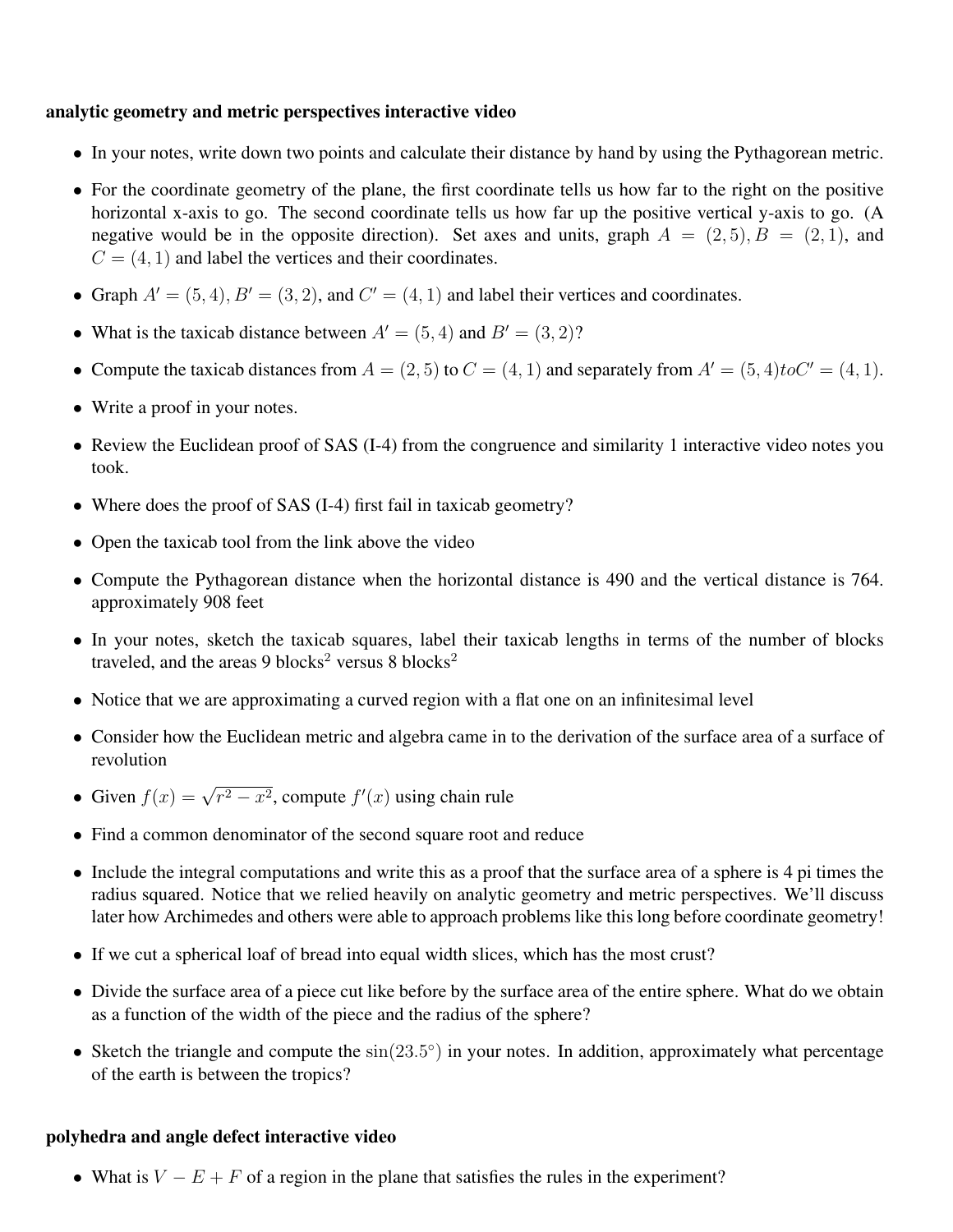- In your notes, write down  $V E + F$  and 120-degree axis for each regular polyhedra.
- What is  $p, k$  and n for a dodecahedron?
- How can we express V in terms of  $n, k$ , and perhaps  $p$ ?
- Write down the proof of the inequality in your notes.
- When  $p = 3$  and  $k = 6$  what happens to  $2/p + 2/k$ ?
- Write the rest of the argument that there are 5 regular Euclidean polyhedra in your notes.
- Why does  $k = 2$  work on a sphere but not the plane?
- What is the interior angle of a hexagon?

#### measurements and angle sum interactive video

- Write Archimedes' argument for the area of the circle in your notes.
- Approximately what fraction of the cylinder does the sphere take up?
- What fraction of the cylinder does the cone take up?
- Sketch and label the cylinder, sphere, and cone.
- Use known formulas to show the volume of this cylinder = volume sphere + volume cone.
- What familiar theorems are assumed?
- Sketch in your notes a visualization that shows how to walk a Euclidean triangle angle sum of 180 degrees.
- What can we logically infer from this relationship (and write your reasoning in your notes)?
- What is the sum of the angles minus  $\pi$  for a triangle that goes from the North Pole to the equator, one-quarter the way around, and back up?
- Sketch a pic and what axiom lets us construct the parallel?
- Write this part of the proof of I-32.
- Write the rest of the proof of I-32.
- What first goes wrong with the proof on the sphere?
- Write the computation in your notes.
- What is the angle sum in this triangle in M.C. Escher's model?

#### parallels 1 interactive video

- Write down as many definitions or connections to parallels as you can think of.
- What are intrinsically straight paths in spherical geometry?
- What are intrinsically straight paths in Escher's hyperbolic model?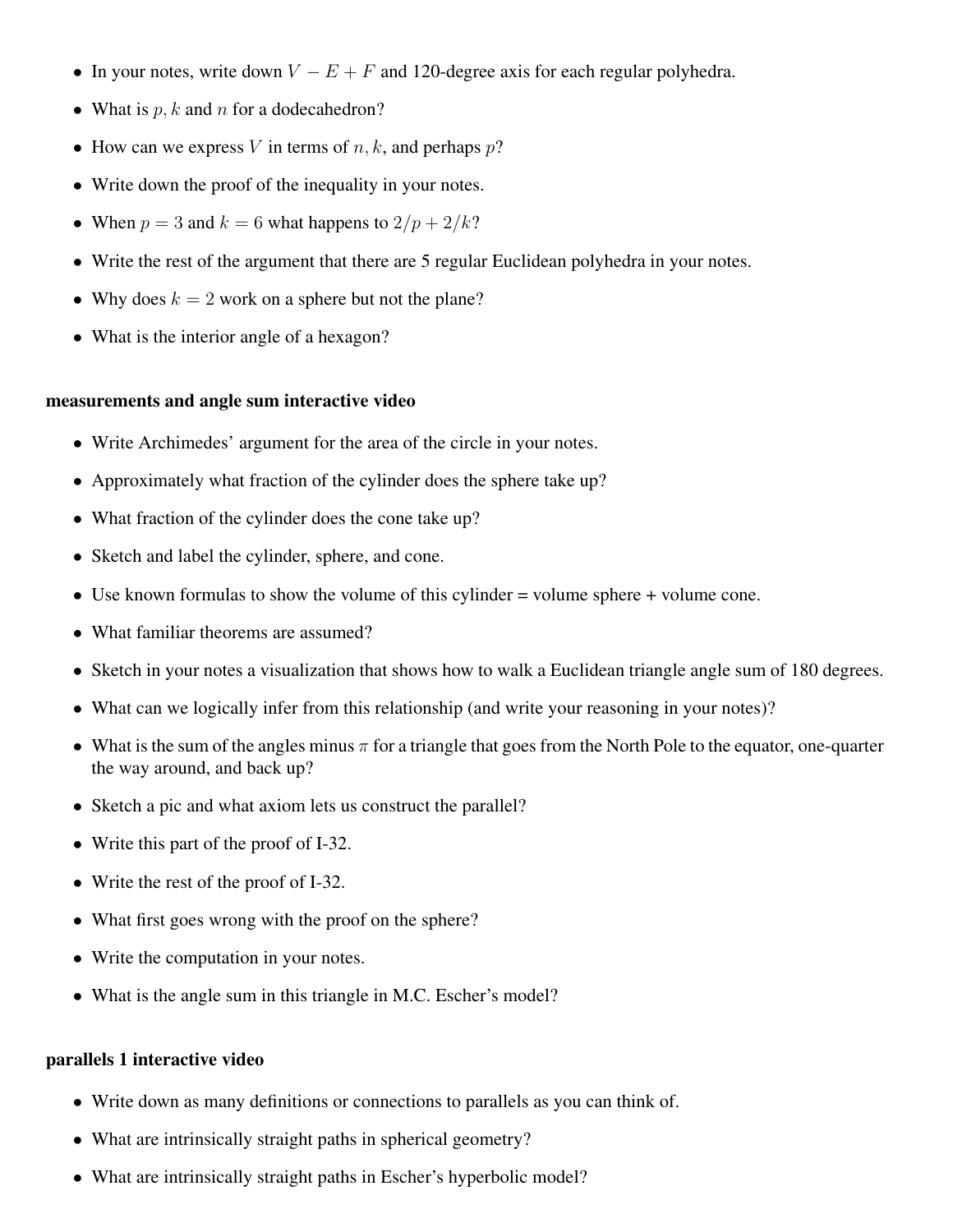- How many intrinsically straight parallels to a line through a point off it are there in Escher's hyperbolic model?
- Write down the negation.
- How many ways can we consistently fill in this game?
- Where is Euclid's 5th true?
- Where is Playfair's true?
- Think about why I-12 first and then I-11.
- Think about what is wrong and which proposition it contradicts.
- Write the proof of I-31, the existence portion of Playfair's.
- What first goes wrong with the proof of I-31 on the sphere?
- How many intrinsically straight parallels to a line through a point off it are there in spherical geometry?
- Sketch a picture as you write the details related to I-16.
- Label the SAS in the 2 triangles in your picture.
- Sketch a picture of a spherical triangle and E coming back down and meeting the extension of AB so that the exterior angle is not larger.

## parallels 2 interactive video

- Write the statements of Playfair's and Euclid's 5th in your notes. Select "true" when ready.
- Sketch a picture for the proof.
- Which proposition is this?
- Highlight the 4 angles in your picture.
- Which propositions were needed to prove Playfairs + prior to I-28  $\rightarrow$  Euclid's 5th?.
- Review the proof of I-31 from notes you previously took for parallels 1 and write the propositions we used.
- Why aren't Euclid's 5th and Playfair's logically equivalent? Consider a geometry where one is true and the other is false.
- Review your responses on the worksheet on hyperbolic geometry 1 for Hyperbolic Shortest Distance Paths.
- Review your responses for Hyperbolic Angle Sum.
- Review your responses for Hyperbolic Euclid's 5th.
- Review your responses for Hyperbolic Playfair's.
- Review your responses for SMSG 16.
- Consider these pictures.